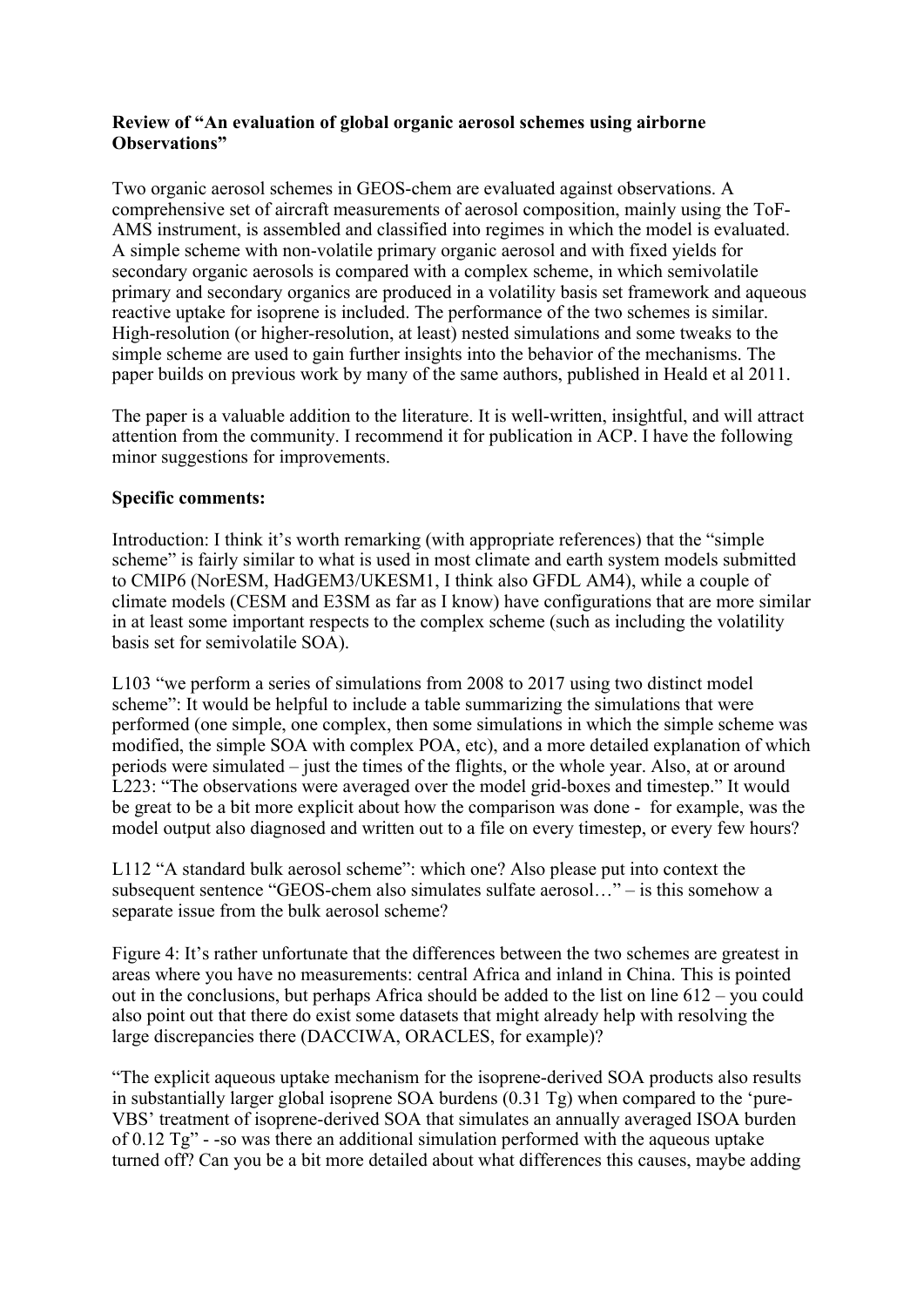another row to Table 2 where isoprene SOA is split into aqueous and non-aqueous contributions?

L295. It is stated in the abstract that the model skill is superior to previous model evaluations, and in this section at line 295 the model is compared to an ensemble from Tsigaridis et al 2014. However, the reasons why the model differs from the ensemble probably vary from model to model. For the GEOS-chem model, the authors already include some comments about how the current model differs from that in Heald et al 2011 at lines 427 and 438. Can the authors identify whether it is changes to the emissions inventories since the 2011 paper, or changes to the OA schemes, that are responsible for the differences? Also, perhaps it is worth saying why some of the campaigns from Heald et al 2011 were used in the current study, but not others (presumably this was just to avoid running the simulations for unfeasibly many years)?

L343: The regime analysis is interesting and very useful in the following interpretation, but needs some further explanation, or possibly further tuning of the classifications, because some features of Figure 5 are rather surprising. In Figure 5, many regions that must be at least relatively pristine compared to the eastern United States are categorized as anthropogenic (large portions of the North Atlantic and North Pacific ATOM flights, much of the Canadian Arctic) and perhaps this can explain the sentence "Median concentrations over anthropogenic regions are markedly lower than those over other sources"?

Then, it looks like most of the eastern USA is classified as "remote". Is "remote" being plotted on top of "anthropogenic" for example, so the high volume of data would cause misleading results where only the last plotted regime shows up? Or is the North Atlantic characterized as anthropogenic because the aerosol mass concentration can be quite high due to a lot of dust (and the North Pacific, potentially, due to volcanic sulfur). Could other aerosol types have been included in the 'aggregate OA mass concentration' threshold of 0.2mugsm-3?

The classification would presumably be quite different if the figure was remade using regime types from the complex scheme rather than the simple scheme. Perhaps this would be interesting to try, just to reproduce Figure 5 (no need to repeat the whole analysis!) It would overcome the shortcoming of the simple scheme already mentioned in the text that it tends to count (for example) anthropogenically influenced biogenic SOA as anthropogenic SOA.

Another way to make this figure 5 less surprising might be to introduce separate categories for 'remote anthropogenic' and 'polluted anthropogenic' based on another mass threshold.

Figures 7 and 8 show that in the remote/marine region, the two schemes also disagree radically on whether the aerosol is primary or secondary, above 2km altitude. This is well discussed in the first paragraph of the conclusion but also seems worthy of greater emphasis and discussion in the paper around line 505. It is remarkable how well both schemes reproduce observations despite this (at least in Figure 7 and in summer, and even the lack of variability noted at line 378 does not seem to be a large effect in Figure S2). It makes sense that semivolatile POA gets to high altitude more effectively than non-volatile POA, so it stands to reason that the complex scheme is doing well. So then it seems surprising that overall the model with complex POA and simple SOA, from fig S7, seems to underestimate OA in the remote region (negative NMB)- if I understand how the NMB is defined, it should overestimate it. Similarly, the reverse arrangement, with simple POA and complex SOA, should underestimate, but the NMB is positive. What does the altitude profile look like?